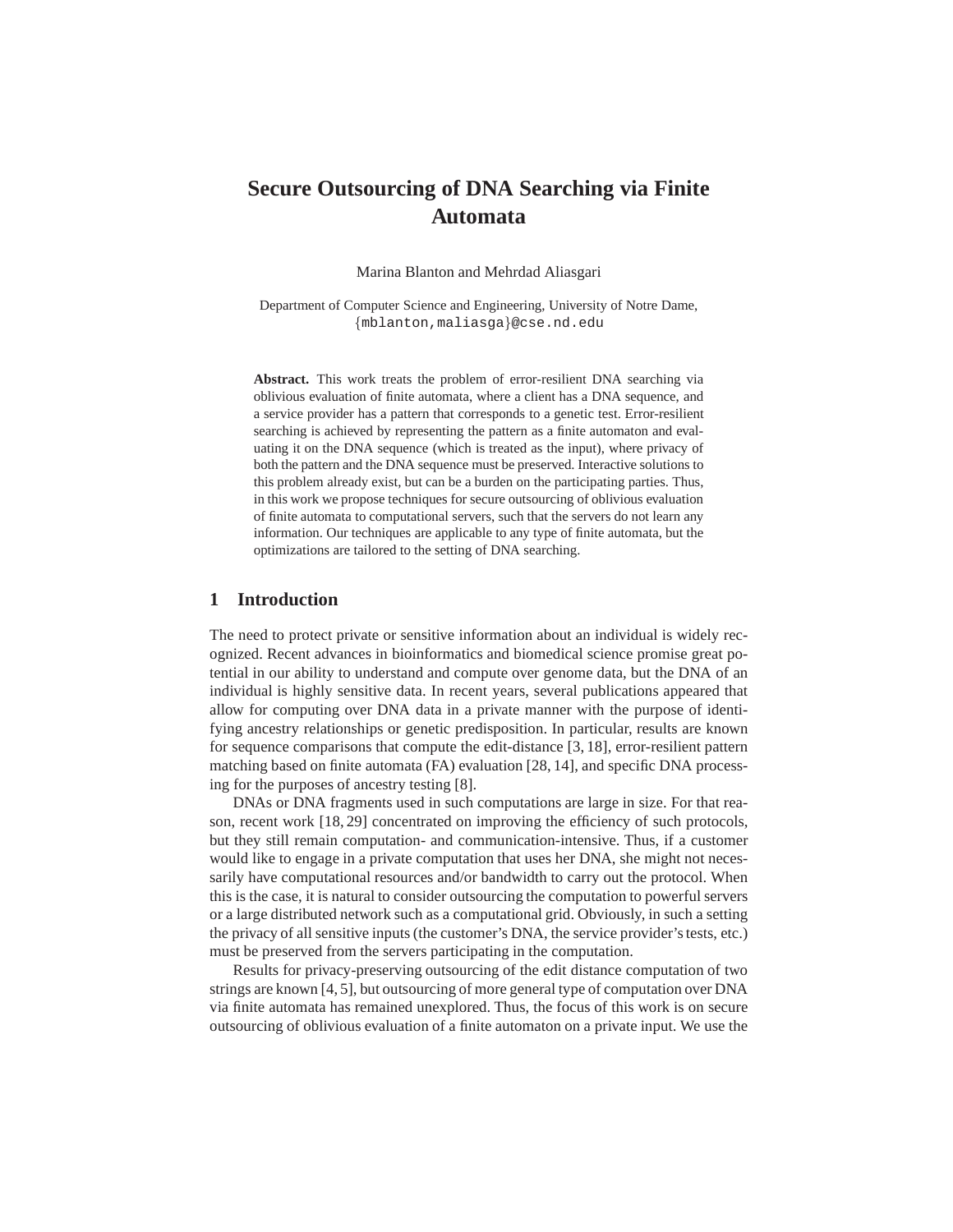work of Troncoso-Pastoriza et al. that pioneered techniques for oblivious finite automata evaluation (OFAE) [28] as a starting point for out solution and develop techniques for outsourcing such computations.

Using FA for DNA searching and matching is motivated by the fact that queries to DNA data need to take into account various errors such as clinically irrelevant mutations, sequencing errors, incomplete specifications, etc. Such errors can be tolerated if the pattern is expressed using regular expressions, implemented as FA. We refer the reader to [28] for a more detailed description of the types of searching and alignment algorithms that can be implemented using this technique. Then a service provider (such as, e.g., 23andMe [1]) can build a FA that implements a genomic test, and a customer who possess a private DNA sequence will use it as an input to the automaton. A DNA sequence is specified as a string of characters over the alphabet  $\Sigma = \{A, C, T, G\}$  of length N, and a deterministic finite automaton (also called a finite state machine (FSM)) corresponding to a DNA test is specified as a tuple  $M = (Q, \Sigma, \Delta, q_0, F)$ , where Q is a finite set of states,  $\Sigma$  is a finite alphabet,  $\Delta: Q \times \Sigma \to Q$  is the transition function,  $q_0 \in Q$  is the initial state, and  $F \subseteq Q$  is the set of final states. Without loss of generality, the transition matrix is assumed to be complete, i.e., it specifies a transition from each state on each input, and can be represented as a table of size  $|Q| \times |\Sigma|$ , where each value stores a state. The states are represented as integers in  $\mathbb{Z}_{|Q|}$  and input characters are represented as integers in  $\mathbb{Z}_{|\Sigma|}$ . A FA M accepts a string  $x = x_0x_1...x_{N-1} \in \Sigma^N$ if on input x it transitions from  $q_0$  to a state  $q_N \in F$ .

**Contributions.** Our contributions can be summarized as follows:

- **–** We first show how the solution of [28] can be simplified to improve both the computation and communication in practice for typical values of the parameters (i.e., when  $|\Sigma|$  is small). We also provide a detailed analysis of both the original and modified solutions (more specific than just asymptotic analysis) and show that the communication cost can be rather high and not suitable for all clients. Since most of the communication overhead of the solutions comes from the oblivious transfer (OT) protocol, we analyze the performance of the protocols using different OT realizations that allow us to achieve a computation-computation tradeoff.
- **–** We then give a protocol for outsourcing the computation of both the client and the FA owner (service provider) to two computational servers without increasing either the communication or computational complexity of the protocol. The communication complexity of the client and service provider becomes linear in the size of their data and involves virtually no computation.
- **–** Next, we give a protocol that works for outsourcing the computation to any number of servers (i.e., the multi-party case). To minimize the overhead, we use a different structure from that used in the two-party outsourcing solution. To lower the communication complexity (and in part the computation overhead), we represent the transition matrix  $\Delta$  as a square, so that the communication is decreased from  $O(|\Sigma| + |Q|)$  to  $O(\sqrt{|\Sigma||Q|}).$
- **–** We also develop a threshold version of the multi-party outsourcing protocol which makes the solution suitable to work in unstable or dynamic environments such as grids. Due to space limitation, it could not be included in this article and can be found in the full version [7].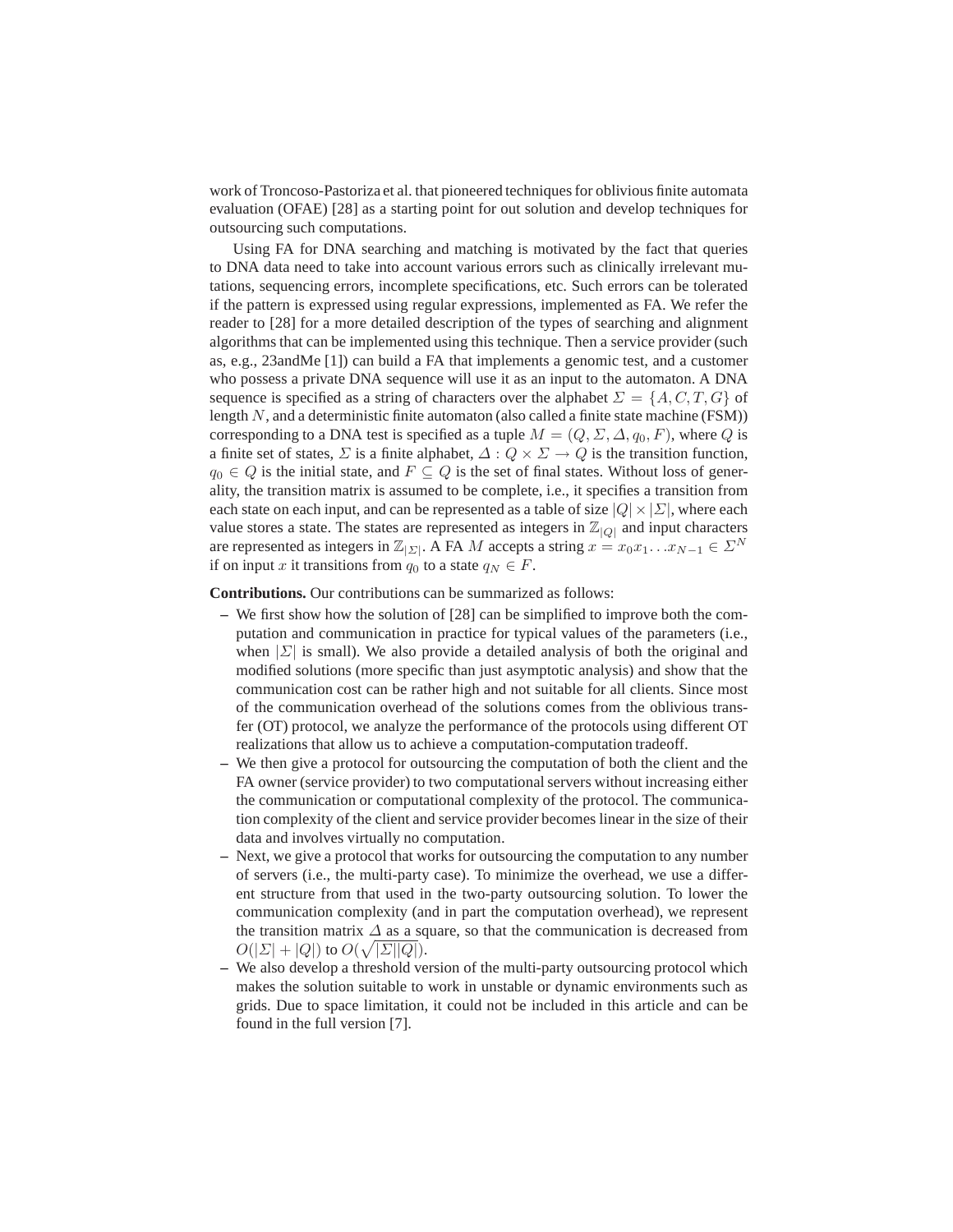## **2 Related Work**

There is a considerable number of publications on secure DNA comparison and matching (see, e.g., [3, 5, 27, 28, 8, 19]). The majority of them (such as [3–5, 18, 29]) use dynamic programming (DP) to securely compute the edit distance between a pair of genomic sequences: There are two parties, each holding its respective sequence, and the algorithms compute the edit distance between the sequences without revealing any information besides the output. Since the DP techniques involve computation quadratic in the size of the inputs, such solutions are computation and/or communication heavy. For that reason, consecutive work [4, 5] considered outsourcing the edit distance computation to more powerful helper servers, and another line of research [18, 29] concentrated on making such solutions more efficient. Related to them, [13] gives secure computation and outsourcing of the longest common subsequence (LCS) using an optimized DP algorithm and a communication-efficient Private Information Retrieval protocol [15]. This work is continued in [17] and gives secure structures for the LCS computation and privacy-protecting equivalence and sampling algorithms for finite regular languages.

While these techniques are likely to improve the communication and/or computation complexity of the original DP solution, one might consider the edit distance computation to be a specific type of DNA comparison that might not be suitable when, e.g., error-resilient searching is necessary (handling sampling errors, incomplete specifications, etc.). For that reason, another line of research [28, 14] uses FSMs to implement error-resilient searching over DNA data, and can support any searches that can be formulated as regular languages. These publications provide secure two-party protocols for OFAE, which can be used in any context and is not limited to DNA searching. We use the first publication in this domain [28] as a starting point for our outsourcing construction. A follow-up work [14] uses techniques similar to generic Boolean circuit evaluation to significantly lower the round complexity of the protocol (from  $O(N)$ ) to  $O(1)$ ) and lower the computation complexity as well. The circuit-based approach, however, does not generalize to the outsourcing scenario, since it assumes that the function to be evaluated (i.e., a FA in our case) is known to the participants. Similarly, other general secure function evaluation approaches are not suitable for the same reason.

Other work on privacy-preserving computing over DNA data includes [27], where the authors introduce a strategy for enhancing data privacy in a distributed network deploying the Smith-Waterman algorithm for sequence comparison. In [8], the authors build secure multi-party protocols for specific genetic tests such as parental tests; the approach can also handle a small number of errors, but the complexity of the protocol rapidly increases with the number of errors it can tolerate. Lastly, [19] presents a cryptographic framework for executing queries on databases of genomic data, where data privacy is achieved by relying on two non-colluding third parties.

#### **3 Preliminaries**

**Homomorphic encryption.** Prior and our work relies on a semantically secure homomorphic public-key encryption scheme. Let a public-key encryption scheme be defined as  $\mathcal{E} = (Gen, Enc, Dec)$ , where Gen is a key generation algorithm that, on input a security parameter  $1^{\kappa}$ , produces a public-private key pair  $(pk, sk)$ ; Enc is an encryption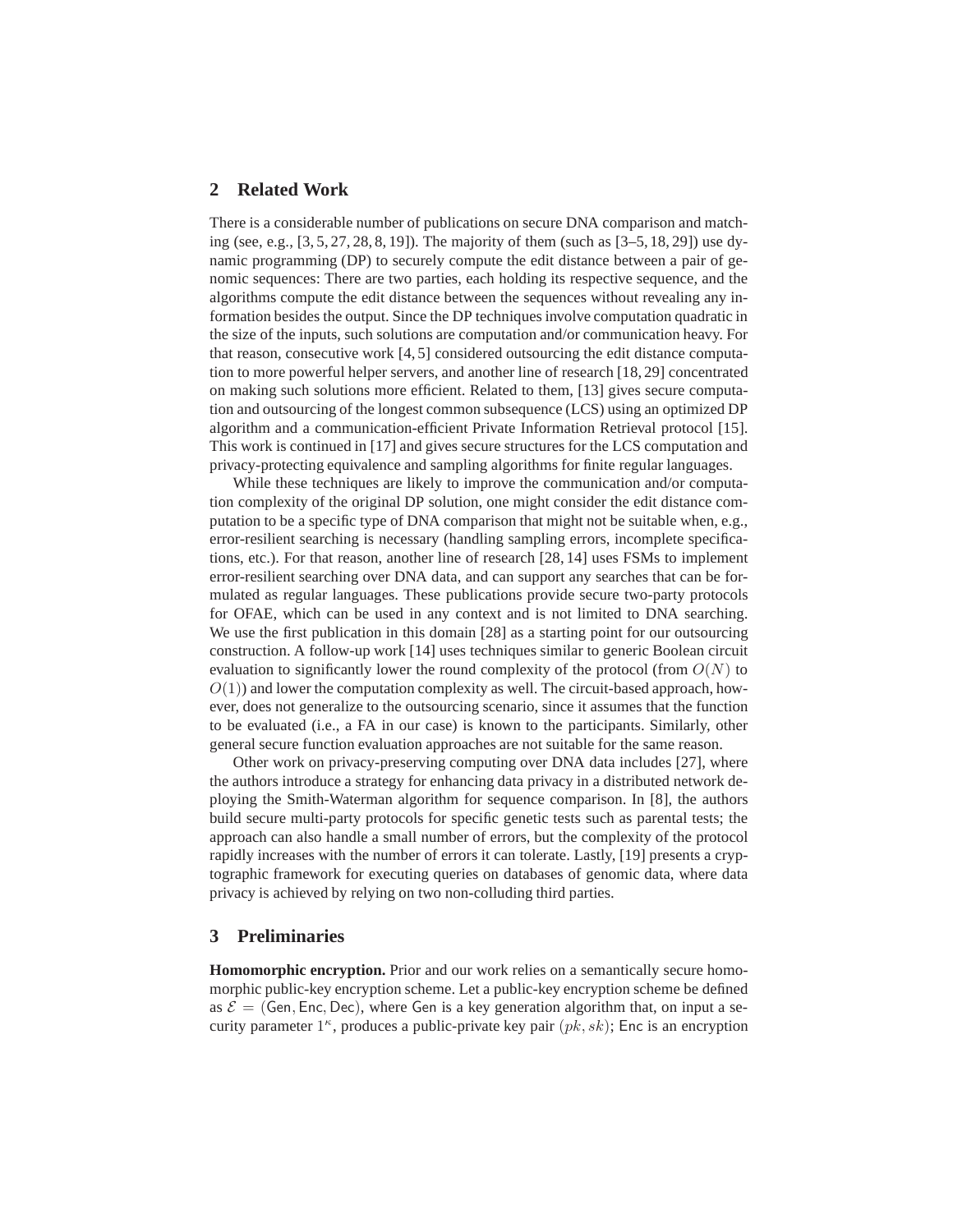algorithm that, on input pk and message m, produces a ciphertext c; and Dec is a decryption algorithm that, on input  $(pk, sk)$  and ciphertext c, produces decryption of c m. For brevity of exposition, we use notation  $\mathsf{Enc}_{pk}(m)$  and  $\mathsf{Dec}_{sk}(c)$ . Let n denote the public modulus associated a public key pk; the message space is then  $\mathbb{Z}_n^*$ . In our description we will assume that  $|n| = \kappa$ .

With homomorphic encryption, operations on ciphertexts translate into certain operations on the underlying plaintexts. For additively homomorphic schemes,  $Enc_{pk}(m_1)$ .  $\mathsf{Enc}_{pk}(m_2) = \mathsf{Enc}_{pk}(m_1 + m_2)$ , which implies  $\mathsf{Enc}_{pk}(m)^a = \mathsf{Enc}_{pk}(m \cdot a)$  for known a. A ciphertext  $Enc_{pk}(m)$  can be re-randomized by multiplying it to  $Enc_{pk}(0)$ ; this makes it infeasible to link the new ciphertext to the original one.

**Oblivious transfer.** A 1-out-of-t oblivious transfer,  $OT_1^t$ , allows the receiver to retrieve one item from the  $t$  items at the sender in such a way that the receiver does not learn anything other than the item it received and the sender learns nothing. This is a heavily studied cryptographic tool, with many available realizations. The use of different OT protocols from the literature allows one to achieve tradeoffs between sender computation, receiver computation, and their computation. In particular,  $OT_1^t$  protocol from [25] has very efficient amortized cost (one modulo exponentiation per OT for both the sender and the receiver) and linear communication cost  $O(t)$ . Other protocols (e.g., [21, 15]) can achieve sub-linear communication, but generally have larger computation requirements. Depending on the parameters used in OFAE (such as the number of states, input length, etc.) and resources available to the participants, one scheme might be preferred over another. We use different OT schemes in our detailed analysis in Section 5.

**Oblivious evaluation of finite automata.** Here we review the solution of [28], which is used as a starting point in this work. The service provider S holds  $\Delta$  and the client  $\mathcal C$  holds input x. The evaluation processes one input character at a time, and the current state is shared between C and S modulo |Q|. Throughout this paper, we will assume that the rows of the matrix are numbered 0 through  $|Q| - 1$ , and the columns of the matrix are numbered from 0 to  $|\Sigma| - 1$ . The solution consists of three sub-protocols: (i) a protocol for performing the first state transition, (ii) a protocol for executing a general kth state transition (for  $k = 1, ..., N - 1$ ), and (iii) a protocol for announcing the result to the client. Our description of the (main) kth state transition protocol here is slightly different from its original presentation in [28]: it is described for a transposed matrix to improve efficiency of the protocol (as was suggested in [28]). We will use  $q_i$ to denote the current state in the execution after processing  $i$  input characters. Notation

 $a \stackrel{R}{\leftarrow} A$  means that a is chosen uniformly at random from the set A. The protocol uses a homomorphic encryption scheme  $\mathcal E$  for which  $\mathcal C$  knows  $(pk, sk)$  and  $\mathcal S$  knows  $pk$ .

**Protocol for 1st state transition.** This protocol allows  $C$  and  $S$  to evaluate the automaton on the first input symbol, i.e., compute  $q_1 = \Delta(q_0, x_0)$ , and share it in an additively split form, i.e., S learns  $q_1^{(1)}$  and C learns  $q_1^{(2)}$  such that  $q_1^{(1)} + q_2^{(2)}$  mod  $|Q| = q_1$ .

- 1. S chooses  $r \stackrel{R}{\leftarrow} \mathbb{Z}_{|Q|}$  and blinds each value in row  $q_0$  by adding r to it modulo  $|Q|$ .
- 2. The parties engage in an  $\text{OT}_1^{\vert \Sigma \vert}$ , where the sender S uses the blinded row  $q_0$  as its database and receiver  $C$  retrieves the element at position  $x_0$ .

At the end, S has  $q_1^{(1)} = -r \mod |Q|$  and C has  $q_1^{(2)} = q_1 + r \mod |Q|$ .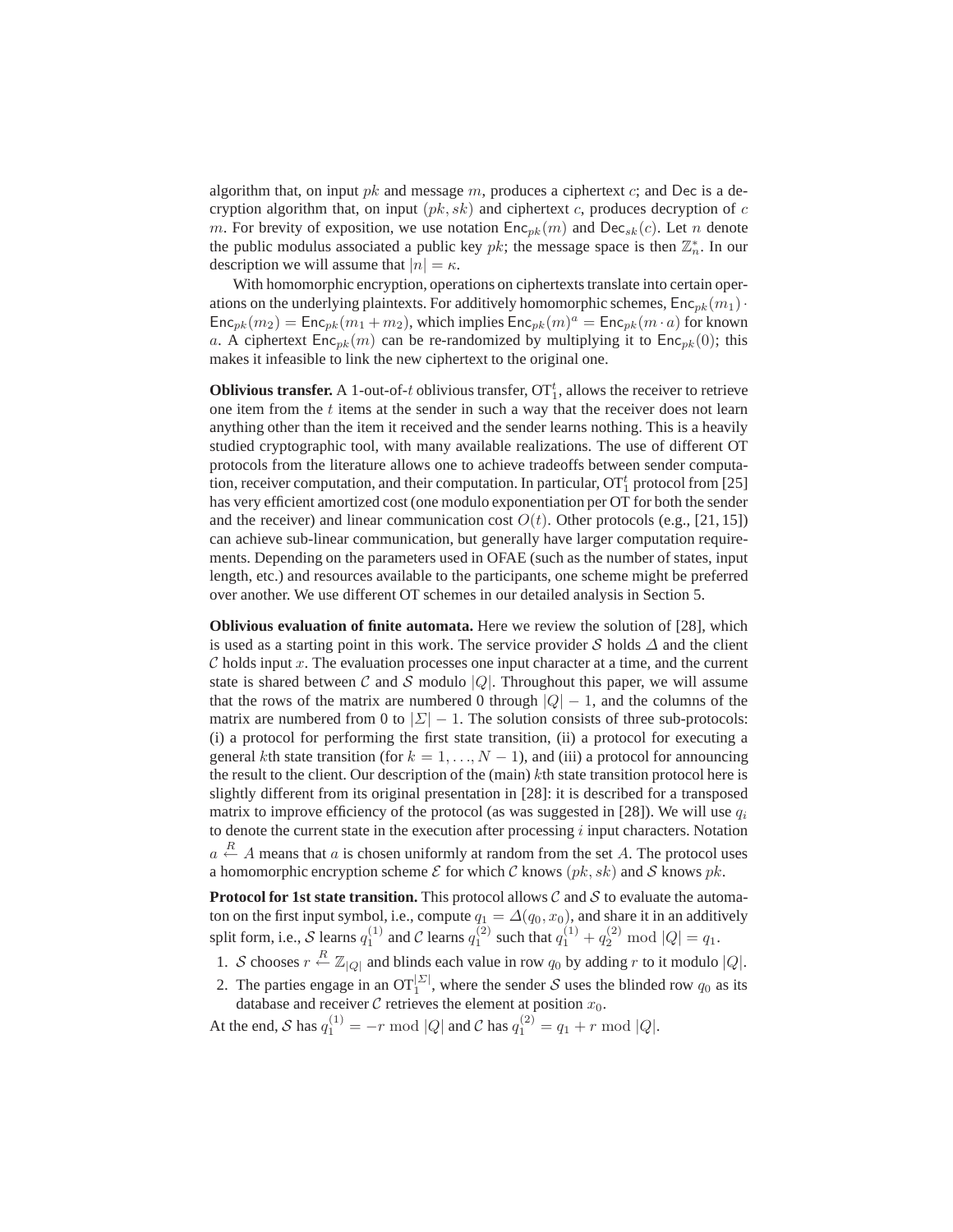**Protocol for** kth state transition. In the beginning of the protocol,  $C$  and  $S$  additively share the kth state (i.e., S has  $q_k^{(1)}$  and C has  $q_k^{(2)}$  such that  $q_k = q_k^{(1)} + q_k^{(2)} \mod |Q|$ ); C also holds the next input character  $x_k$  and S holds the transition matrix  $\Delta$ . The output consists of C and S additively sharing the  $(k + 1)$ st state  $q_{k+1}$ .

- 1. S chooses  $r \stackrel{R}{\leftarrow} \mathbb{Z}_{|Q|}$  and blinds each element of  $\Delta$  by adding r to the element modulo |Q|. S rotates the matrix  $q_k^{(1)}$  rows up to obtain modified matrix by  $\Delta_k$ .
- 2. C generates a binary vector of length  $|\Sigma|$  consisting of a 1 at position  $x_k$  and 0's in other positions. C encrypts the vector with  $pk$  and sends encrypted bits  $e =$  $(e_0, \ldots, e_{|\Sigma|-1})$  to S, where each  $e_i = \text{Enc}_{pk}(b_i)$  and  $b_i \in \{0, 1\}.$
- 3. S performs matrix multiplication of e and  $\Delta_k$  using the homomorphic properties of the encryption. As a result, S obtains a new vector  $v = (v_0, \ldots, v_{|O|})$ , that corresponds to an element-wise encryption of the column at position  $x_k$ .
- 4. Both parties engage in an OT<sup>[Q]</sup>, where S plays the role of the sender using vector v and C plays the role of the receiver and retrieves the element at position  $q_k^{(2)}$ .
- 5. C decrypts the value and obtains its share  $q_{k+1}^{(2)}$ , while S sets its share to  $q_{k+1}^{(1)} = -r$ .

**Protocol for announcement of result.** In the beginning of the protocol,  $C$  and  $S$  additively share state  $q_N$  modulo |Q|. As a result of this protocol, C learns whether the evaluation resulted in an accept state or not, i.e., it learns a bit.

- 1. S generates a random binary vector f of length  $|Q|$  by setting its element at position  $j + q_N^{(1)}$  to 1 if the state  $j \in F$ , and to 0 otherwise.
- 2. Both parties engage in an OT<sup>[Q]</sup>, where S plays the role of the sender using vector f and C plays the role of the receiver and retrieves the element at position  $q_N^{(2)}$ .

### **4 Security Model**

We identify the requirements that a scheme for secure outsourcing of OFAE must meet: Correctness**:** The protocol computation should provide the client with correct evaluation of the service provider's finite state machine  $M$  on the client's input  $x$ .

- Efficiency: Communication and computation complexity of  $\mathcal{C}(\mathcal{S})$  should be linear in the size of its input x (in the size of the automaton M (i.e., the size of  $\Delta$ ), respectively). Communication and computation complexity (including round complexity) of the servers should be minimized if possible.
- Security**:** The servers should not learn any information throughout the protocol execution. We assume that the servers are trusted to perform their computation correctly, i.e., they are semi-honest or honest-but-curious in that that they will follow the protocol as prescribed, but might attempt to learn additional information from the intermediate values.

We now can formally define security using the standard definition in secure multi-party computation for semi-honest adversaries. Since the computational servers do not contribute any data to the computation, this should be interpreted as no private input to the function they are evaluating. Then for the purposes of the security definition, all data the servers receive before or during the computation (i.e., the transition matrix and client's input) will be considered to be a part of the function evaluation and therefore must not leak any information. We denote "no data" by a special character ⊥.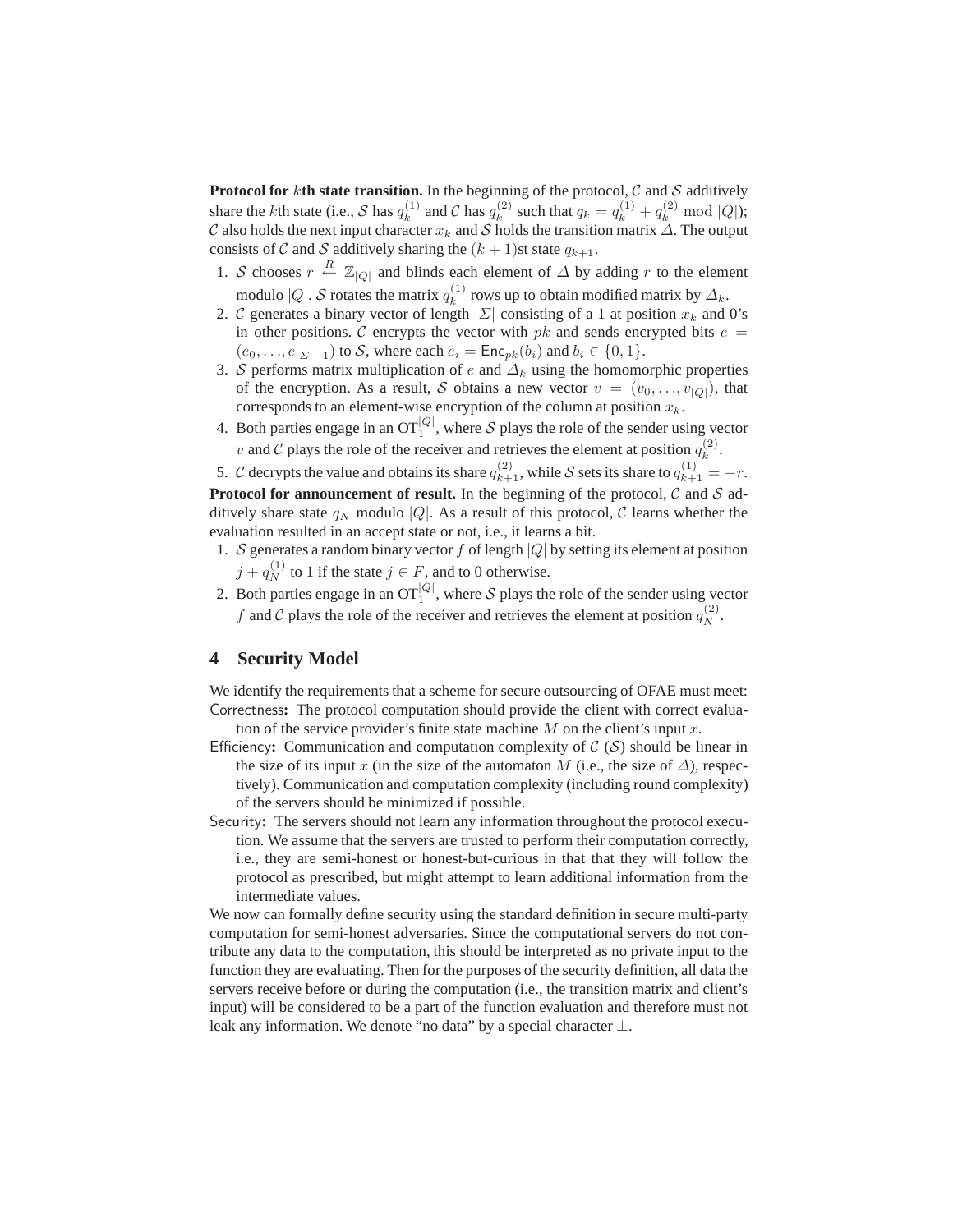**Definition 1.** *Let parties*  $P_0, \ldots, P_{m-1}$  *engage in a protocol*  $\pi$  *that computes function*  $f(\perp,...,\perp) = (o_0,...,o_{m-1})$ , where  $o_i$  denotes output of party  $P_i$ . Let  $\text{VIEW}_{\pi}(P_i)$ *denote the view of participant*  $P_i$  *during the execution of protocol*  $\pi$ *. It is formed by*  $P_i$ *'s*  $i$ nput and any internal random coin tosses  $r_i$ , as well as messages  $m_1, \ldots, m_t$  passed *between the parties during protocol execution*  $\mathrm{VIEW}_{\pi}(P_i) = (\perp, r_i, m_1, \ldots, m_t)$ . *We*  $s$ ay that protocol  $\pi$  is secure against semi-honest adversaries if for each party  $P_i$  there *exists a probabilistic polynomial time simulator*  $S_i$  *such that*  $\{S_i(f(\bot, \ldots, \bot))\} \equiv$  ${VIEW_{\pi}(P_i), \perp}$ , *where*  $\equiv$  *denotes computational indistinguishability.* 

Note that this standard model allows the computational servers to collude with each other (i.e., share the information) in the multi-party case. The security guarantees must hold as long as the coalition size does not exceed a specific threshold. The computational servers do not receive any output, but rather communicate the result to  $C$ .

# **5 Secure FSM Evaluation**

Before proceeding with outsourcing solutions, we give a simplification of the original approach that simultaneously improves communication and computation requirements for DNA computation. Our simplification involves representing the matrix  $\Delta$  as a onedimensional list (as opposed to a two-dimensional table), and does not affect either the functionality or security of the solution while allowing us to skip encryption and manipulation of encrypted data. When we represent the matrix as a one-dimensional list, we reference element  $(i, j)$  of the matrix as the element at index  $|\Sigma|i+j$  in the list.

**Protocol for 1st state transition.** The same as before.

**Protocol for** kth state transition. Prior the protocol, C and S additively share the kth state modulo  $|Q|$ , and the output of the protocol consists of C and S additively sharing the  $(k + 1)$ st state.

- 1. S chooses  $r \stackrel{R}{\leftarrow} \mathbb{Z}_{|Q|}$  and blinds each element of  $\Delta$  by adding r to it modulo  $|Q|$ .
- 2. S rotates the matrix  $\Delta q_k^{(1)}$  rows up. Let  $\Delta_k$  denote the modified matrix. S then represents  $\Delta_k$  as a list of  $|Q| \cdot |\Sigma|$  elements.
- 3. C and S engage in  $\text{OT}_1^{|Q|\cdot |\Sigma|}$ , at the end of which C obtains the element at position  $|\Sigma| \cdot q_k^{(2)} + x_k$  from the list corresponding to  $\Delta_k$ .

## **Protocol for announcement of result.** The same as before.

We now can compare performance of the protocol above with the original solution from [28]. As suggested in [28], we assume that the efficient  $\mathrm{OT}_1^t$  protocol with amortized single exponentiation per transfer [25] is used. Also, since in this application  $|\Sigma| \ll |Q|$ , we assume that the transition matrix is transposed (as presented in Section 3) to result in maximal savings from the OT protocol.

In the analysis, we include all modular exponentiations and also count modular multiplications if their number is large; the overall complexity is expressed in the number of modular exponentiations (1 mod exp =  $\kappa$  mod mult). The results for k executions of the main state transition protocol are presented in Table 1 (the rest of the work is significantly lower). In the original scheme, in each protocol round,  $\mathcal C$  performs  $|\mathcal \Sigma|$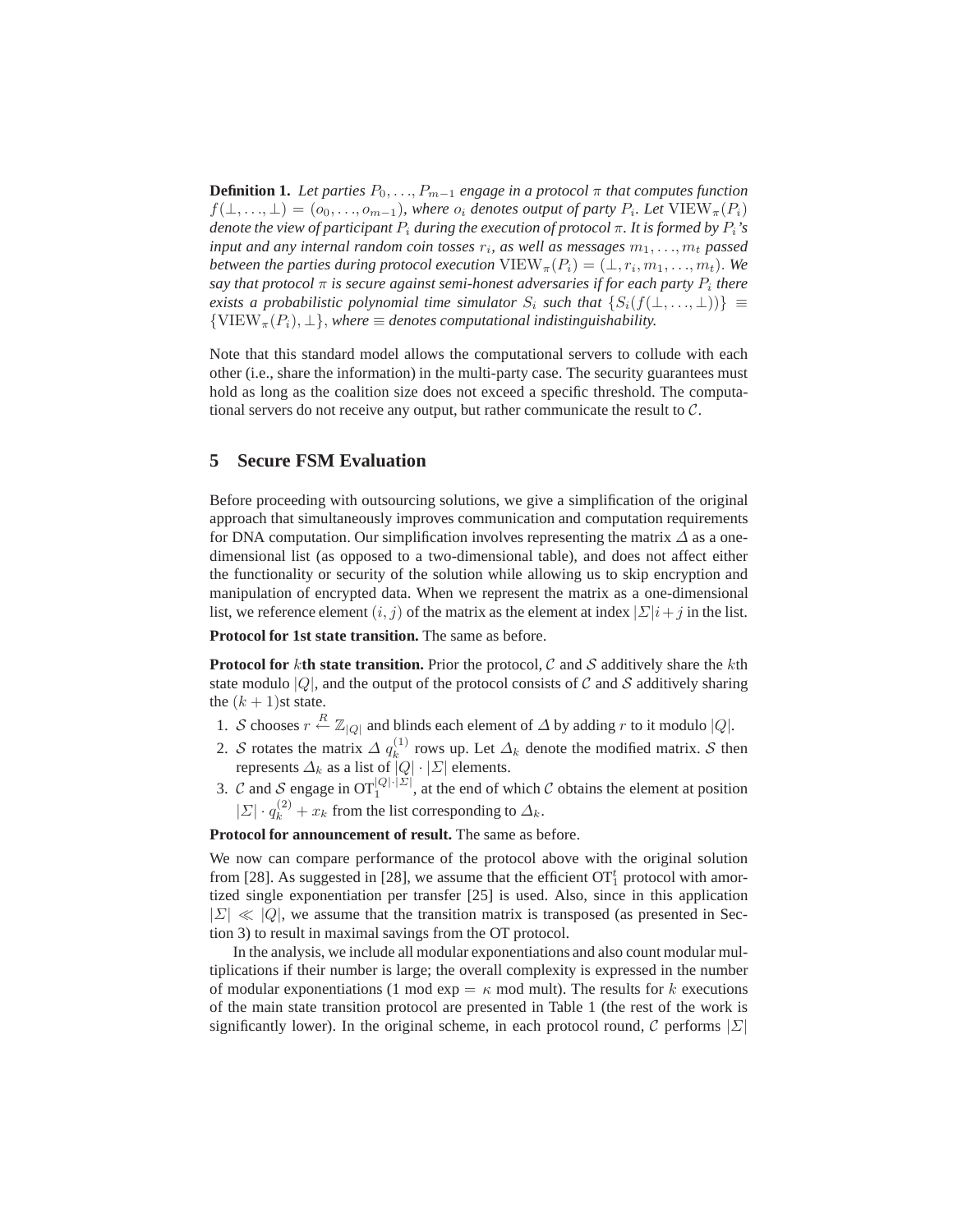|                       | Original [28]                                                                                                    | Modified                |
|-----------------------|------------------------------------------------------------------------------------------------------------------|-------------------------|
| $\mathcal{C}$ 's exps | $ \Sigma +2)N$                                                                                                   |                         |
|                       | $ S$ 's exps $  Q  + N(1 + (\log( Q ) \Sigma  +  \Sigma -1) Q /\kappa)  Q  \Sigma  + N(1 +  \Sigma  Q /\kappa))$ |                         |
| Comm                  | $2\kappa N( \Sigma + Q )$                                                                                        | $\log( Q )N \Sigma  Q $ |

**Table 1.** Analysis of original and modified oblivious automata evaluation solutions.

encryptions, 1 decryption, and 1 modular exponentiation (for the OT protocol).  $S$ 's work to execute one OT protocol involves  $|Q| + 1$  modular exponentiations and  $|Q|$ modular multiplications. To process the client's response in each round, it performs  $|Q||\Sigma|$  modular exponentiations with small exponents (or length  $log |Q|$ ), which results in  $N(\log(|Q|)|\Sigma|)/\kappa$  regular modular exponentiations overall. Since the client sends  $|\Sigma|$  encrypted values and the OT protocol involves the transfer of  $|Q|$  encrypted messages in each round, the overall communication is  $2\kappa N(|\mathcal{E}| + |Q|)$ .

In the modified scheme, only  $\overline{OT}$  is used, and thus  $\mathcal{C}$ 's work drops by a factor of  $|\Sigma| + 2$ . S's work is also lowered, as the dominating term in the original solution is  $|Q||\Sigma|N \log(|Q|)/\kappa$ , while in the modified scheme it is  $|Q||\Sigma|N/\kappa$ . This means that the server's work drops by a factor of  $\log |Q|$  (which is an improvement by at least an order of magnitude). Even though the communication complexity is now proportional to  $N[\Sigma][Q]$  instead of  $N(|\Sigma| + |Q|)$  in the original protocol, it can be two orders of magnitude lower due to the overhead caused by the security parameter  $\kappa$  in the original solution (that is, for any feasible finite automaton size,  $\log |Q| \ll \kappa$ ; a typical setup can consist of  $log(|Q|) \le 20$ ,  $|\Sigma| = 4$ , and  $\kappa = 1024$ ).

One of our original motivations for conducting this analysis was large communication overheads of the scheme. For instance, genome sequences can be billions of characters long, but even with the current ability to sample them, the sequences are in the thousands. The FSM that represents a search pattern can have significantly more states than the length of the pattern itself due to the need to handle errors. Thus, for a sample setup of  $N = 10,000, |Q| = 50,000$ , and  $\kappa = 1024$ , the communication cost of the original solution is  $10^{12}$  bits  $\approx 0.125$  TB (this is lowered to  $\approx 3 \cdot 10^{10}$  bits in the modified solution). This amount of communication is prohibitively large for many clients (e.g., it can take several days or even months on a reasonably fast DSL link). Thus, we investigate the use of other OT protocols, which can lower the communication requirements of the protocol. Then depending on the computation resources and the bandwidth one has, the most suitable choice can be used.

Besides existing OT protocols, the OT functionality can be achieved by utilizing an efficient Private Information Retrieval (PIR) protocol, in which the receiver may learn additional information about the database besides the item or block it retrieves, and the sender learns nothing. Transferring a PIR protocol to a Symmetric PIR (SPIR) protocol (in which privacy of the database is also preserved, and the receiver learns information only about a single item) can be done at low computation and communication cost using the techniques from [24] or [11], which will give us an OT protocol. We chose to compare the performance of OFAE using three recent and efficient PIR protocols, which make use of very different techniques. In particular, several PIR protocols (such as [9, 20, 26, 21, 15]) were studied in [23], and we select most communication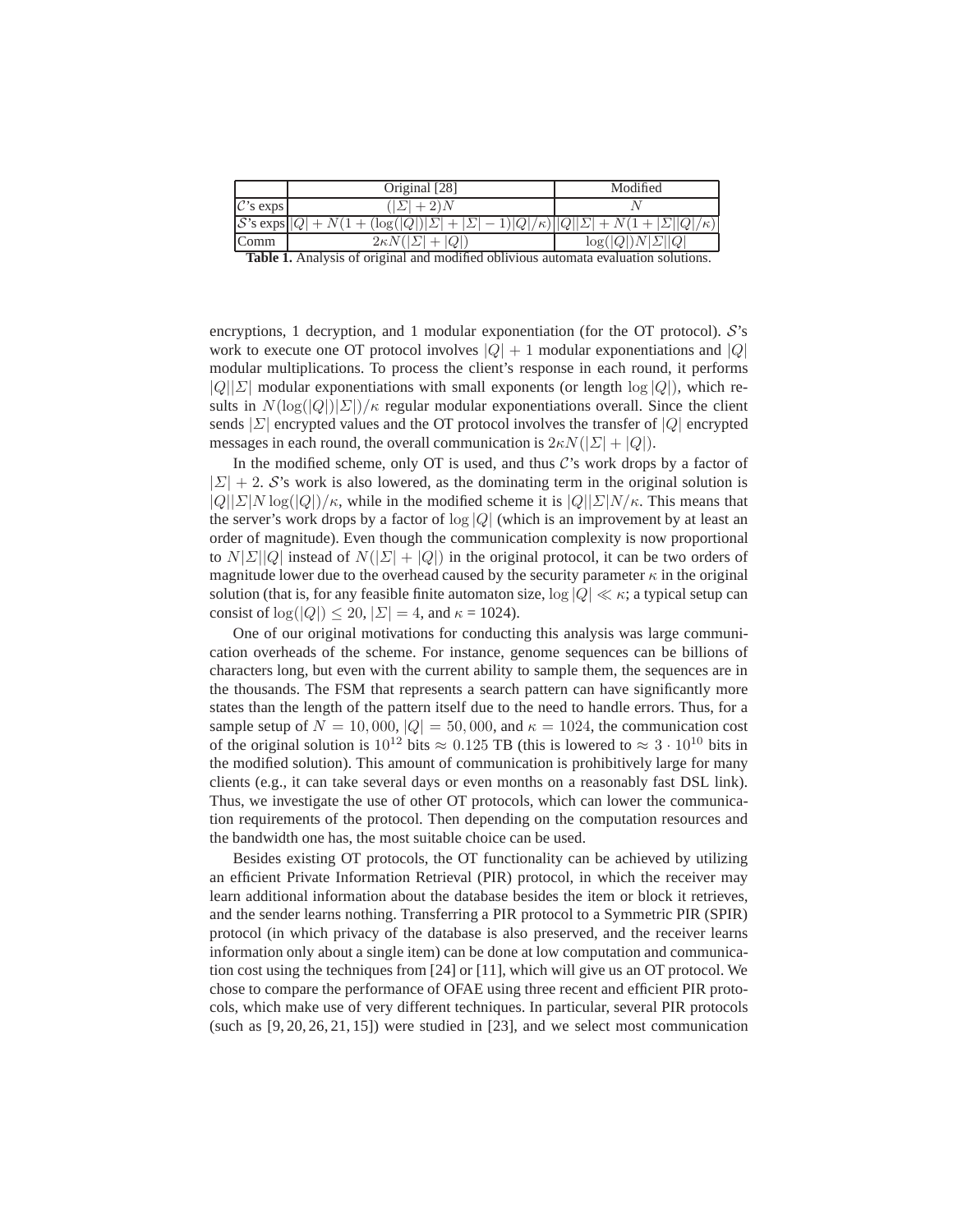|            | Lipmaa OT                                  | <b>GR OT</b>             | AG OT                                                 |
|------------|--------------------------------------------|--------------------------|-------------------------------------------------------|
|            | C's op. $K_1 N \log( Q )(\log( Q )/2 - 1)$ | $(4NK_e\sqrt{ Q })$      | $N(K_3^{\log 10})$<br>$+$ $2K_2^{\log 5}$<br>$ Q K_e$ |
| $S$ 's op. | $(2 Q  - \log( Q ))K_1N$                   | $2 Q K_eN$               | $NK^2_3$                                              |
| Comm       | $N((K_1/2) \log^2( Q ) +$                  | $N(\log( Q ) + K_e + 4)$ | $N Q K_eK_3^2$                                        |
|            | $+3K_e \log( Q )$                          | $+\log(\log( Q )))$      |                                                       |

**Table 2.** Performance of the original OFAE protocol (except matrix multiplication) using different OT protocols.

|                      | Lipmaa OT                                             | <b>GR OT</b>                                                                | AG OT                              |
|----------------------|-------------------------------------------------------|-----------------------------------------------------------------------------|------------------------------------|
| $\mathcal{C}$ 's op. | $K_1N\log( Q  \Sigma )\times$                         | $(4N \log( Q )\sqrt{ Q  \Sigma })$                                          | $N(K_3^{\log 10} + 2K_3^{\log 5})$ |
|                      | $\times(\log( Q  \Sigma )/2-1)$                       |                                                                             | $+ Q  \Sigma \log( Q )$            |
|                      | $S$ 's op. $ (2 Q  \Sigma  - \log( Q  \Sigma ))K_1N $ | $2 Q  \Sigma \log( Q )N$                                                    | $NK_2^2$                           |
| Comm                 | $N((K_1/2) \log^2( Q  \Sigma )+$                      | $N(\log( Q  \mathcal{L} ) + \log( Q ) +  N Q  \mathcal{L}  \log( Q )K_3^2)$ |                                    |
|                      | $+3\log( Q )\log( Q  \Sigma ))$                       | $+4 + \log(\log( Q  \Sigma )))$                                             |                                    |

**Table 3.** Performance of the simplified OFAE protocol using different OT protocols.

efficient solutions of Lipmaa [21] and Gentry-Ramzan (GR) [15], as well as a more recent lattice-based protocol of Aguilar Melchor-Gaborit (AG) [2] which has very light computation overhead. We replace the original OT protocol ([25]) by an OT protocol based on one of those three PIR protocols in both OFAE protocols of Sections 3 and 5.

Before presenting our analysis, we need to point out the differences between these protocols because they are based on different setups, which will require the use of different security parameters and underlying operations. More precisely, the Lipmaa's protocol is based on the use of a length-flexible additively homomorphic encryption scheme (such as [12]), the GR protocol uses groups with special properties (in which  $\Phi$ -hiding assumption holds), and the AG protocol is a lattice-based PIR scheme. Thus, to achieve as precise analysis as possible, we measure the computation overhead in the number of group operations, and describe what a group operation involves in each solution.

The complexity analysis of the original OFAE approach (except the matrix multiplication over an encrypted vector and  $\Delta$  in step 3 of the kth state transition protocol in Section 3) is given in Table 2, where work is measured in group operations. The matrix multiplication overhead (the same regardless of the OT protocol used) is given below:

| $( \Sigma +2)K_eN$<br>$\mathcal{C}$ 's group op.       |  |
|--------------------------------------------------------|--|
|                                                        |  |
| S's group op. $ N Q K_e(\log( Q ) \Sigma + \Sigma -1)$ |  |
| $NK_e( Q + \Sigma )$<br>Comm                           |  |

Similarly, Table 3 presents analysis of our modified scheme. In the tables,  $K_1$ ,  $K_2$ , and  $K_3$  are security parameters for each scheme and  $K_e$  is the security parameter for the homomorphic encryption scheme (i.e.,  $K_e = \kappa$ ). In Lipmaa's solution,  $K_1$  is the same as  $K_e$ , and thus  $K_1 = \kappa$ , which can be set to 1024. (The table reports performance of the original Lipmaa's protocol; however, according to [6], the sender's computation cost can be reduced by almost 38% through optimization.) In GR approach,  $K_2$  is a security parameter of a similar length, but it also depends on the configuration of the OT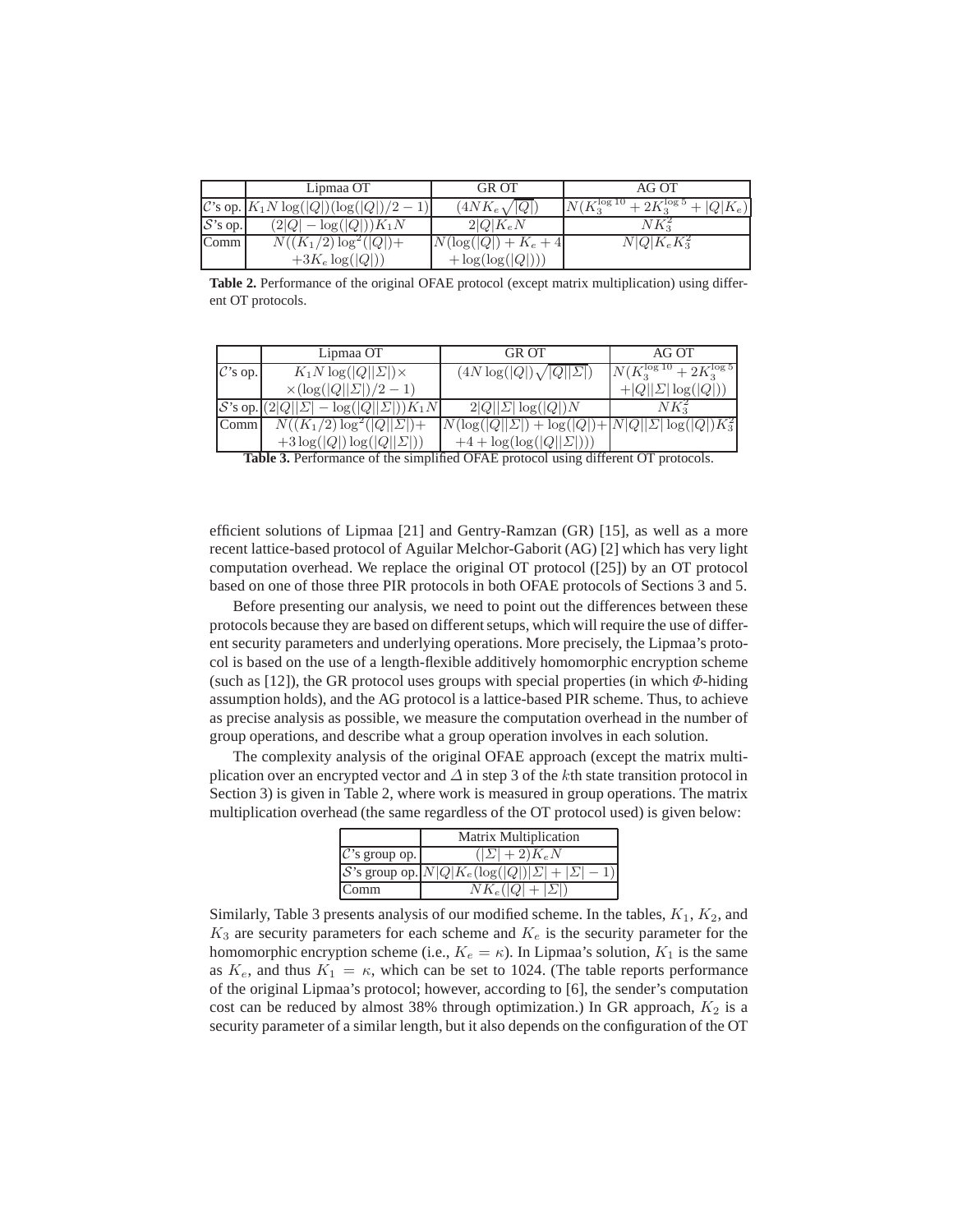protocol for which it is used. In particular,  $K_2 = \max(\kappa, \ell, f(\log(t)))$  for  $\text{OT}_1^t$ , where  $\ell$  is the size of an element in the OT protocol and  $f(\cdot)$  is a polynomial function.  $K_2$  is not used in the tables, but it determines the cost of the group operation (multiplication modulo  $K_2$ -bit numbers). Note that in the original solution, the OT protocol is called on blocks of size  $2\kappa$ , and to reduce the computation overhead of operating over very large numbers, each block can be partitioned into several blocks of smaller size (so that the OT protocol will need to be executed more than once).

In the AG solution, the value of the security parameter  $K_3$  is suggested to be set to 50, but the group operations are performed using elements in  $\mathbb{Z}_p$  for prime p of size  $3(\lceil \log(tK_3) \rceil + 1)$  on the database of size t. Note that the value of t in OT<sub>1</sub> is different in the original and modified solutions ( $|Q|$  and  $|Q||\Sigma|$ , respectively), which will affect the overhead associated with group operations when they depend on  $t$ .

From these options, the AG solution has the highest communication cost (which can be further increased to lower the computation), but it is very computation efficient unlike other protocols (also see [22] for further discussion). Thus, it is ideally suited for parties with very fast communication links. The GR approach, on the other hand, has the lowest communication cost, although the amount of computation carried on the server side as well as the client side are more pronounced. Thus, the first two methods based on Lipmaa's and GR PIR schemes should be used when the bandwidth is an issue of consideration, while the third approach gives the fastest performance with respect to the execution time assuming a fast data link between the participants.

## **6 Secure Outsourcing of FSM Computation**

#### **6.1 Secure two-party outsourcing**

The idea behind this solution is that the client C additively splits (modulo  $|\Sigma|$ ) each character of its x between computational servers  $P_0$  and  $P_1$ . Likewise, S splits (modulo  $|Q|$ ) each element of its matrix  $\Delta$  between  $P_0$  and  $P_1$ . We refer to the  $P_i$ 's share (for  $i =$ 0, 1) of the string x as  $x^{(i)}$  and its share of the kth character of x as  $x_k^{(i)}$ . Similarly, we refer to the  $P_i$ 's share of  $\Delta$  as  $\Delta^{(i)}$  and its share of the element of  $\Delta$  at position  $(j_1, j_2)$ as  $\Delta^{(i)}(j_1, j_2)$ . The computational servers are also given  $q_0$ , i.e., they know what row in the matrix is the starting state (which gives no information about the automaton itself). Finally,  $P_0$  and  $P_1$  also receive information about final states F in a split form. We represent F as a bit vector of length |Q| that has jth bit set to 1 iff state  $j \in F$ . This vector is additively split modulo 2 (i.e., XOR-split) between  $P_0$  and  $P_1$ .

During the kth state transition,  $P_0$  acts as S in the previous solution and  $P_1$  as C, except that the share of the matrix  $P_0$  possesses is rotated by both  $P_0$ 's share of the next input character  $x_k^{(0)}$  and its share of the current state  $q_k^{(0)}$ . At the end of this execution,  $P_0$  and  $P_1$  additively share some value  $q'$ . The same steps are also performed with the roles of  $P_0$  and  $P_1$  reversed (using  $P_1$ 's share of the transition matrix), which results in  $P_0$  and  $P_1$  additively sharing another value  $q''$ . Finally,  $P_0$  and  $P_1$  each locally add their shares of q' and q'', which results in state  $q_{k+1}$  being split (modulo |Q|) between them.

**Protocol for 1st state transition.**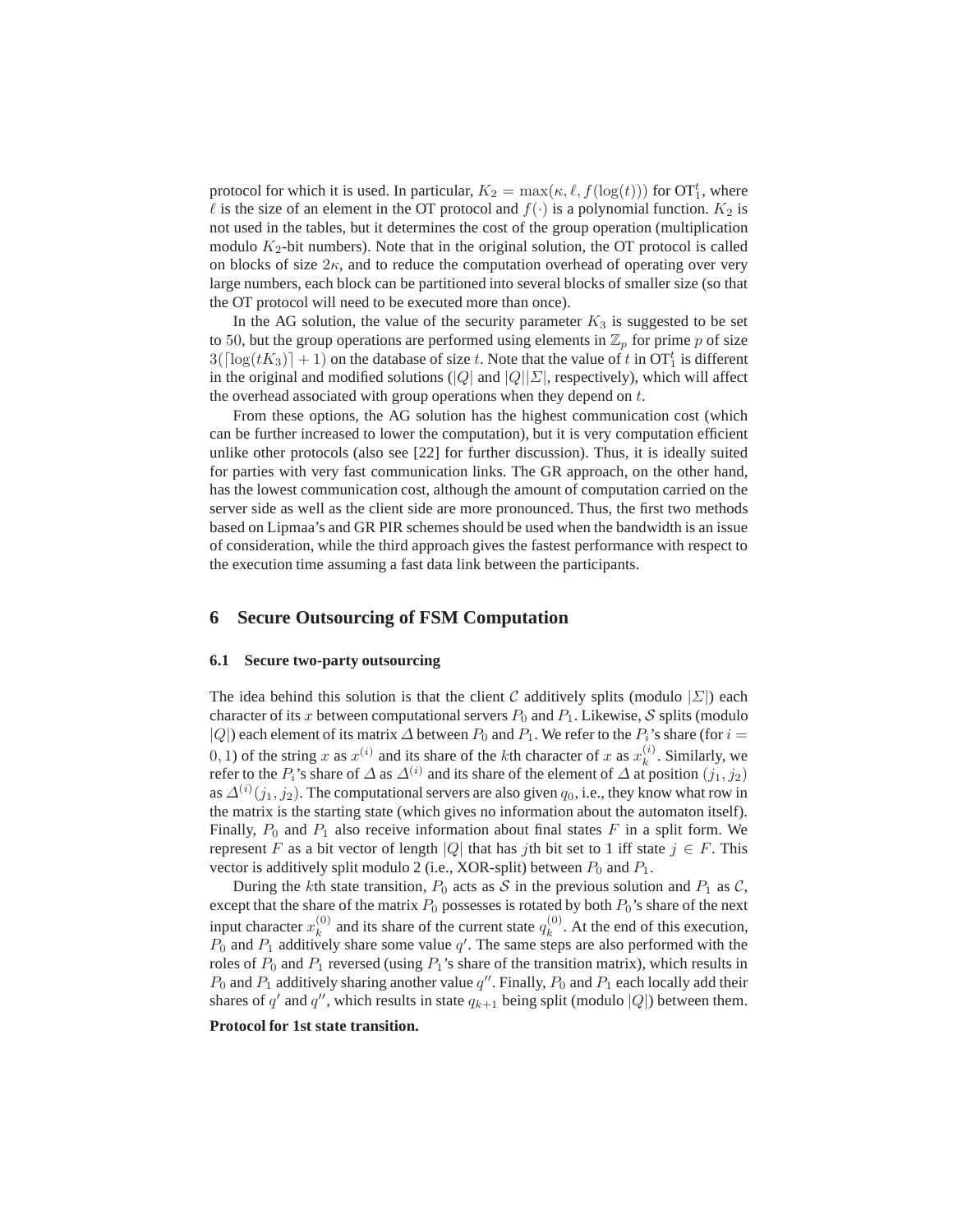- 1. For  $i = 0, 1, P_i$  chooses value  $r_i \stackrel{R}{\leftarrow} \mathbb{Z}_{|Q|}$ , blinds each element of row  $q_0$  by adding  $r_i$  to it modulo |Q| and rotates the row  $x_0^{(i)}$  elements left.
- 2. For  $i = 0, 1, P_i$  engages in  $\text{OT}_1^{\vert \Sigma \vert}$  with  $P_{1-i}$ , where the sender  $P_i$  holds the modified row  $q_0$ , and receiver  $P_{1-i}$  obtains the element at position  $x_0^{(1-i)}$ , denoted  $s_i$ .

3. For  $i = 0, 1, P_i$  sets its share of state  $q_1$  to  $q_1^{(i)} = s_{1-i} - r_i \mod |Q|$ .

**Protocol for** kth state transition. Prior to the protocol,  $P_0$  and  $P_1$  additively share the kth state  $q_k$  (modulo |Q|), the kth input character  $x_k$  (modulo  $|\Sigma|$ ), and each element  $\Delta(i, j)$  of the transition matrix for  $0 \leq i < |Q|$  and  $0 \leq j < |\Sigma|$  (modulo  $|Q|$ ). The output consists of  $P_0$  and  $P_1$  additively sharing the  $(k + 1)$ st state  $q_{k+1}$  modulo |Q|.

- 1. For  $i = 0, 1, P_i$  chooses  $r_i \stackrel{R}{\leftarrow} \mathbb{Z}_{|Q|}$  and adds its to each  $\Delta^{(i)}(j_1, j_2)$  modulo  $|Q|$ .
- 2. For  $i = 0, 1, P_i$  rotates the resulting matrix  $\Delta^{(i)} q_k^{(i)}$  $\binom{i}{k}$  rows up and  $x_k^{(i)}$  $k^{(i)}$  elements left, and represents it as a list of  $|Q| \cdot |\Sigma|$  elements, which we denote by  $\Delta_k^{(i)}$ .
- 3. For  $i = 0, 1, P_i$  engages with  $P_{1-i}$  in  $\text{OT}_1^{|Q| \cdot | \Sigma|}$  (where  $P_i$  acts as the sender), at the end of which  $P_{1-i}$  obtains the element at position  $|\mathcal{L}| \cdot q_k^{(1-i)} + x_k^{(1-i)}$  from the database  $\Delta_k^{(i)}$  prepared by  $P_i$ . Denote the element that  $P_{1-i}$  retrieves by  $s_i$ .
- 4. For  $i = 0, 1, P_i$  sets its share of state  $q_{k+1}$  to  $q_{k+1}^{(i)} = s_{1-i} r_i \mod |Q|$ .

In the above  $q' = s_0 - r_0 \mod |Q|$  and  $q'' = s_1 - r_1 \mod |Q|$ , and also  $q_{k+1}^{(0)} =$  $s_1 - r_0 \mod |Q|$  and  $q_{k+1}^{(1)} = s_0 - r_1 \mod |Q|$ .

**Protocol for announcement of result.** In the beginning,  $P_0$  and  $P_1$  share XOR-split bit vector F, and at the end C learns the bit of F at position  $q_N$ .

- 1. For  $i = 0, 1, P_i$  generates a random bit  $b_i$  and blinds its vector  $F^{(i)}$  by XORing it with  $b_i$ .  $P_i$  then rotates its  $q_N^{(i)}$  bits left.
- 2. For  $i = 0, 1, P_i$  engages in  $OT_1^{|Q|}$  with  $P_{1-i}$ , where  $P_i$  uses it modified vector  $F^{(i)}$ as the sender and  $P_{i-1}$  retrieves the bit  $c_i$  at position  $q_N^{(1-i)}$ .
- 3. For  $i = 0, 1, P_i$  sets it share of the result to  $f^{(i)} = b_i \oplus c_{1-i}$ .
- 4.  $P_0$  and  $P_1$  send their bits  $f^{(0)}$  and  $f^{(1)}$  to C, who XORs them and learns the result.

#### **6.2 Secure multi-party outsourcing**

To generalize the above solution to multiple parties  $P_0, \ldots, P_{m-1}$ , we first need to have C and S split their data among all of them. For a split item a, we use  $a^{(i)}$  to denote the share party  $P_i$  has. Since now both the input characters and the current state will be split among m participants, any solution that involves data rotation by a share of the state or input character becomes more expensive. In particular, at least  $m - 1$  parties need to rotate the data in a predetermined order using their own shares. This means that the data to be rotated must be obfuscated from others (i.e., encrypted) when it leaves the owner and it also means that each party needs to re-randomize the data to hide the amount of rotation. With this (or any other secure) approach, the work performed by one party in a single execution of the state transition protocol is inevitably  $O(|Q||\Sigma|)$  (and is also a function of a security parameter), and we wish to minimize the amount of work other parties need to perform, as well as their communication complexity. Therefore, we reduce the overhead of most parties to  $O(\sqrt{|Q||\Sigma|})$  by representing the transition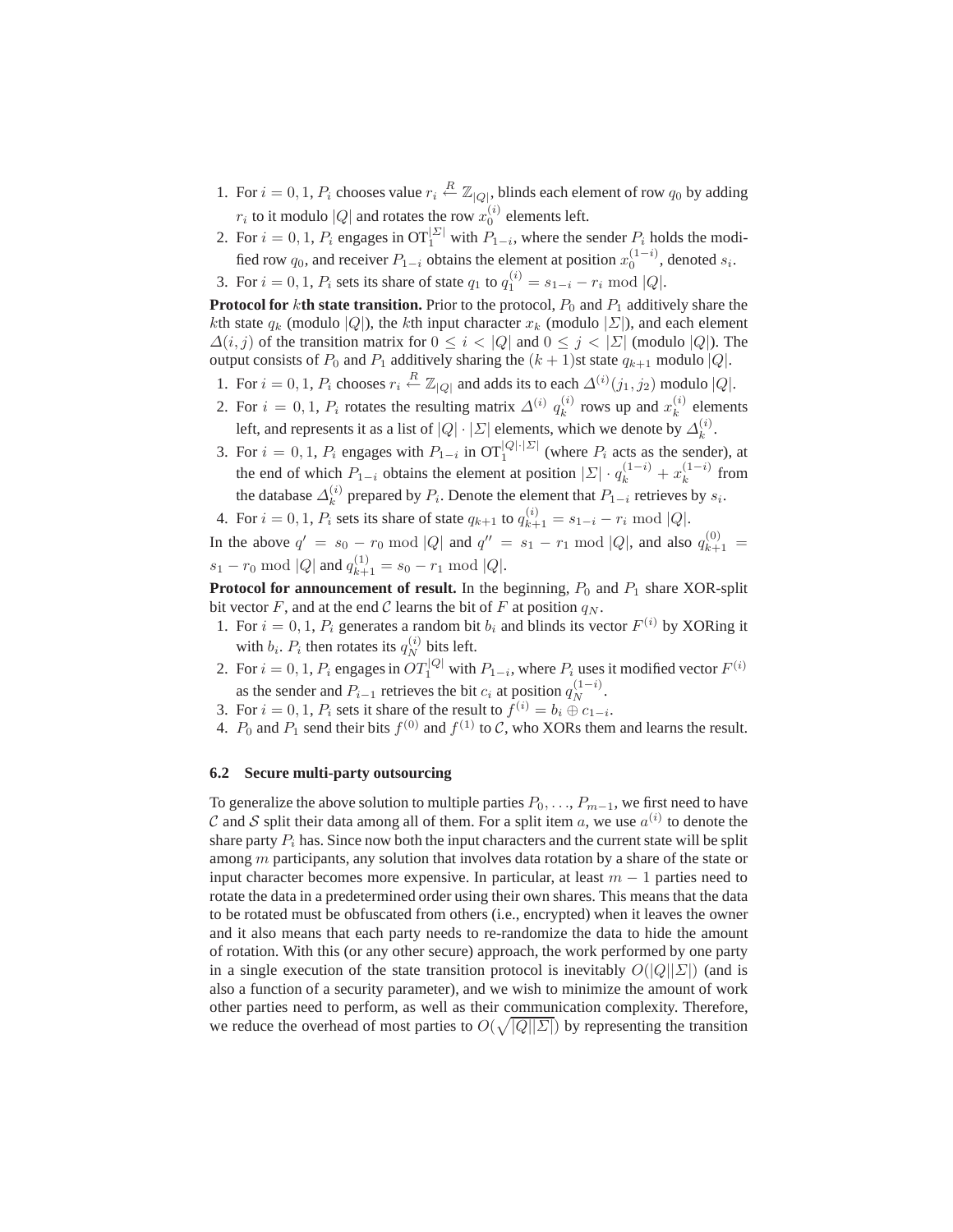matrix  $\Delta$  as a two-dimensional array of size  $\sqrt{|Q||\Sigma|} \times \sqrt{|Q||\Sigma|}$ . The interaction is then similar at the high-level to the interaction in the original protocol and proceeds as follows: one party generates a vector of encrypted bits of size  $\sqrt{|Q||\Sigma|}$ ,  $m - 2$  parties sequentially rotate and randomize it, and the last party performs matrix multiplication to create a new vector of the same size. This vector is also passed to  $m - 2$  parties for rotation and re-randomization, after which the last party obtains the decryption of one element of it. This process is repeated for each share of the transition matrix  $\Delta^{(i)}$ .

Our solution requires the parties to convert shares  $v^{(i)}$  of value v additively split modulo n to additive shares of it modulo  $|Q|$ . To do this, the parties will need to compute the quotient  $u = \left[\sum_{i=1}^{m} v^{(i)}/n\right]$  and use it to adjust the shares. To prevent the parties from learning u, we additively split it among the participants over integers. Since  $0 \leq$  $u < m$ , we define  $B > m2^{\kappa'}$ , where  $\kappa'$  is a security parameter. Then if we hide u using shares r and  $u - r$ , where  $r \stackrel{R}{\leftarrow} [-B, B]$ , the value of u will be statistically hidden.

Finally, the parties now use a threshold homomorphic encryption scheme, in which the public key  $pk$  is known to everyone, but the decryption key  $sk$  is split among the parties. In this solution, we require all  $m$  parties to participate in decryption (i.e., use  $(m, m)$ -threshold encryption), and the threshold multi-party solution given in [7] will have the threshold set to t (i.e.,  $(t, m)$ -threshold encryption).

Before presenting the main protocols, we describe a sub-protocol, RotateAndShare, that will be utilized in all of them, but will be called on different types of data. This sub-protocol assumes that one party,  $P_i$ , has a vector, which will be encrypted, and then rotated by a certain amount, re-randomized, and blinded by every party.  $P_i$  will be the data owner and plays a special role in the protocol. The amount of rotation is determined by some value additively split among all parties (e.g., the current state  $q_k$ ). Blinding involves adding a random value  $r_i$  to the encrypted contents by each party. Then when the last party chooses an element of the vector, other parties jointly decrypt that value for it. At this point, all parties jointly hold additive shares of the result modulo  $n.$  As the last (and optional) step, they engage in the computation to convert the additive shares modulo  $n$  to additive shares modulo a different modulus  $n'$ .

RotateAndShare: The input consists of value  $i, 0 \le i \le m-1$ , encryption E with public key  $pk$ , modulus n, and distributed secret key  $sk$ , final modulus  $n'$  (if no conversion is necessary, n' is set to  $\bot$ ), party  $P_i$  inputs vector  $v = (v_0, \ldots, v_{\ell-1})$  and its length  $\ell$ , and each party  $P_j$ ,  $0 \le j \le m-1$  inputs amount of rotation  $rt^{(j)}$ . The output consists of the parties additively sharing value  $o$  modulo  $n'$  (or modulo  $n$  if  $n' = \perp$ ), which corresponds to one of the values from vector v.

- 1.  $P_i$  chooses  $r_i \stackrel{R}{\leftarrow} \mathbb{Z}_n$ , adds it modulo n to each  $v_j$ , and encrypts each result with  $pk$ to obtain  $e = (e_0, ..., e_{\ell-1})$ , where  $e_j = \text{Enc}_{pk}(v_j + r_i)$  for  $j = 0, ..., \ell - 1$ .  $P_i$ circularly rotates the elements of e  $rt^{(i)}$  positions left and sends the result to  $P_{i+1}$ .
- 2.  $P_{i+1}$  circularly rotates the vector it received  $rt^{(i+1)}$  positions left. It also chooses  $r_{i+1} \stackrel{R}{\leftarrow} \mathbb{Z}_n$  and multiplies each element of its resulting vector by different encryptions  $Enc_{pk}(r_{i+1})$  (or by the same encryption, but then re-randomizes each element). This adds  $r_{i+1}$  to the encrypted values.  $P_{i+1}$  sends the result to  $P_{i+2}$ .
- 3. Each of  $P_{i+2}, \ldots, P_{m-1}, P_0, \ldots, P_{i-2}$  sequentially perform the same steps at  $P_{i+1}$ using their respective values of randomness  $r$  and rotation amount  $rt$ .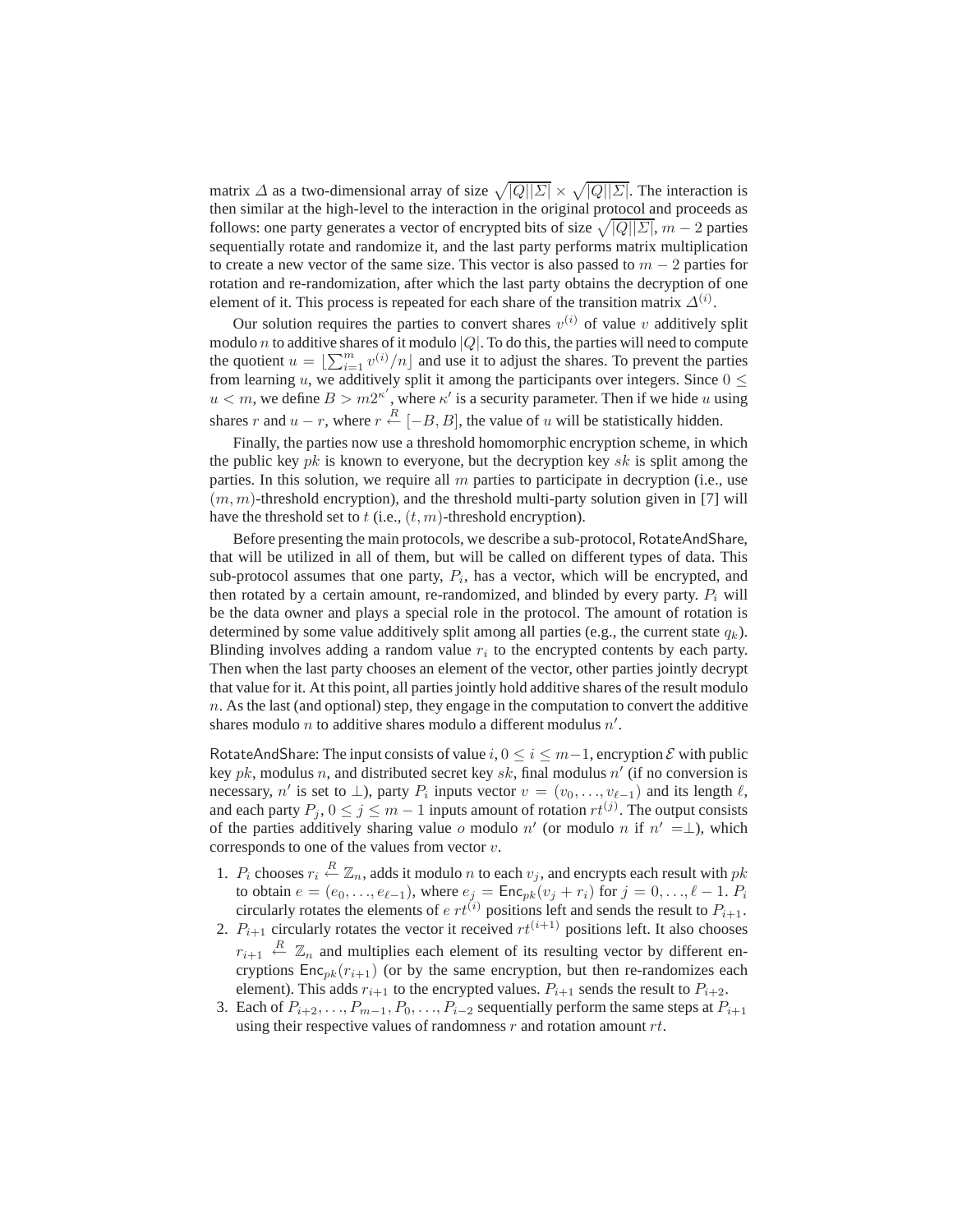- 4. Parties  $P_{i-2}$  and  $P_{i-1}$  engage in OT<sup> $\ell$ </sup>, where  $P_{i-2}$  plays the role of the sender using the final encrypted vector and  $P_{i-1}$  plays the role of the receiver using index  $rt^{(i-1)}$ . This results in  $P_{i-1}$  obtaining an encryption of the value at position  $\left(\sum_{j=0}^{m-1} rt^{(j)}\right) \mod \ell$  in v blinded with  $\left(\sum_{j\in [0,m-1],j\neq i-1} r_j\right) \mod n$ .  $P_{i-1}$  rerandomizes the item it received (by multiplying it with  $\mathsf{Enc}_{pk}(0)$ ), asks the rest of participants to decrypt it, and sets  $r_{i-1}$  to the decrypted value.
- 5. Now, if the value of  $n'$  was not  $\perp$ , the parties re-share the result modulo  $n'$ . To do so, they need to compute the number of times the sum of the shares "wraps around" the modulus  $n$  and use it in their computation. The parties engage in secure multiparty computation, e.g., using a standard general multi-party Boolean circuit [16]. Here each party inputs its share, they jointly compute  $u = \lfloor (\sum_{j=0}^{m-1} r_j)/n \rfloor$  (e.g., by repeated subtraction of  $n$  from the sum) and the output is additively shared over the integers. That is, party  $P_j$  for  $j = 0, \ldots, m-2$  receives a random  $s_j \in [-B, B]$ and party  $P_{m-1}$  receives  $s_{m-1} = u - \sum_{j=0}^{m-2} s_j$ .

6. Party  $P_j$ , for  $j = 0, ..., m - 1$ , sets its output  $o^{(j)}$  to  $(s_j \cdot n - r_j) \bmod n'$ .

We are now ready to present the main protocols of the multi-party outsourcing solution.

## **Protocol for 1st state transition.**

- 1. For  $i = 0, \ldots, m-1$ , execute in parallel: party  $P_i$  sets v to be the  $q_0$ th row of its matrix  $\Delta^{(i)}$  and all parties execute RotateAndShare $(i, \mathcal{E}, pk, sk, |Q|, v, |\Sigma|, x_0^{(0)}, \ldots,$  $x_0^{(m-1)}$ ). Let  $o_i^{(j)}$  denote the output  $P_j$  receives after such execution on  $P_i$ 's data.
- 2. For  $i = 0, ..., m 1$ , party  $P_i$  sets its share of  $q_1$  to  $q_1^{(i)} = \sum_{j=0}^{m-1} o_j^{(i)} \mod |Q|$ .

**Protocol for** k**th state transition.** Prior to the protocol execution, the parties additively share the kth state  $q_k$  (modulo  $|Q|$ ), the kth input character  $x_k$  (modulo  $|\Sigma|$ ), and each element  $\Delta(i, j)$  of the transition matrix for  $0 \leq i < |Q|$  and  $0 \leq j < |\Sigma|$  (modulo  $|Q|$ ). At the end, they additively share state  $q_{k+1}$  (modulo |Q|).

For  $i = 0, \ldots, m - 1$ , perform the following steps in parallel using the share  $\Delta^{(i)}$ of the transition matrix.

- 1.  $P_i$  rotates the matrix  $\Delta^{(i)} q_k^{(i)}$  rows up and  $x_k^{(i)}$  elements left. We denote the resulting matrix by  $\Delta_k^{(i)}$ .  $P_i$  represents  $\Delta_k^{(i)}$  as a two-dimensional array of roughly square size as follows<sup>1</sup>:  $P_i$  computes the size of the first dimension of the matrix as  $d_1 = \lceil \sqrt{|Q||\Sigma|} \rceil$  and the size of the second dimension as  $d_2 = \lceil |Q|/d_1 \rceil |\Sigma|$ .  $P_i$ then creates columns 0 through  $|\Sigma|$  – 1 of the modified matrix using rows 0 through  $d_1 - 1$  of  $\Delta_k^{(i)}$ , columns  $|\Sigma|$  through  $2|\Sigma| - 1$  using rows  $d_1$  through  $2d_1 - 1$  of  $\Delta_k^{(i)}$ , etc. In other words, the modified square matrix, denoted  $\tilde{\Delta}_k^{(i)}$ , is filled in stripes of width  $|\Sigma|$  until all of  $|Q|$  rows are used (note that part of the square might be incomplete due to rounding in the computation). Empty cells are then filled with dummy entries to make it a full matrix of size  $d_1 \times d_2$ .
- 2. Party  $P_{i+1}$  creates a vector of encrypted values  $e = (e_0, \ldots, e_{d_1-1})$  using homomorphic encryption, where the value at position  $q_k^{(i+1)}$  mod  $d_1$  corresponds to encryption of 1, and all other  $e_i$ 's correspond to encryption of 0.

<sup>&</sup>lt;sup>1</sup> In the current discussion we assume that  $|\Sigma| < |Q|$ , but the technique can be used when either  $|\Sigma| < |Q|$  or  $|Q| < |\Sigma|$  (and it is not necessary for the matrix to be close to a square size).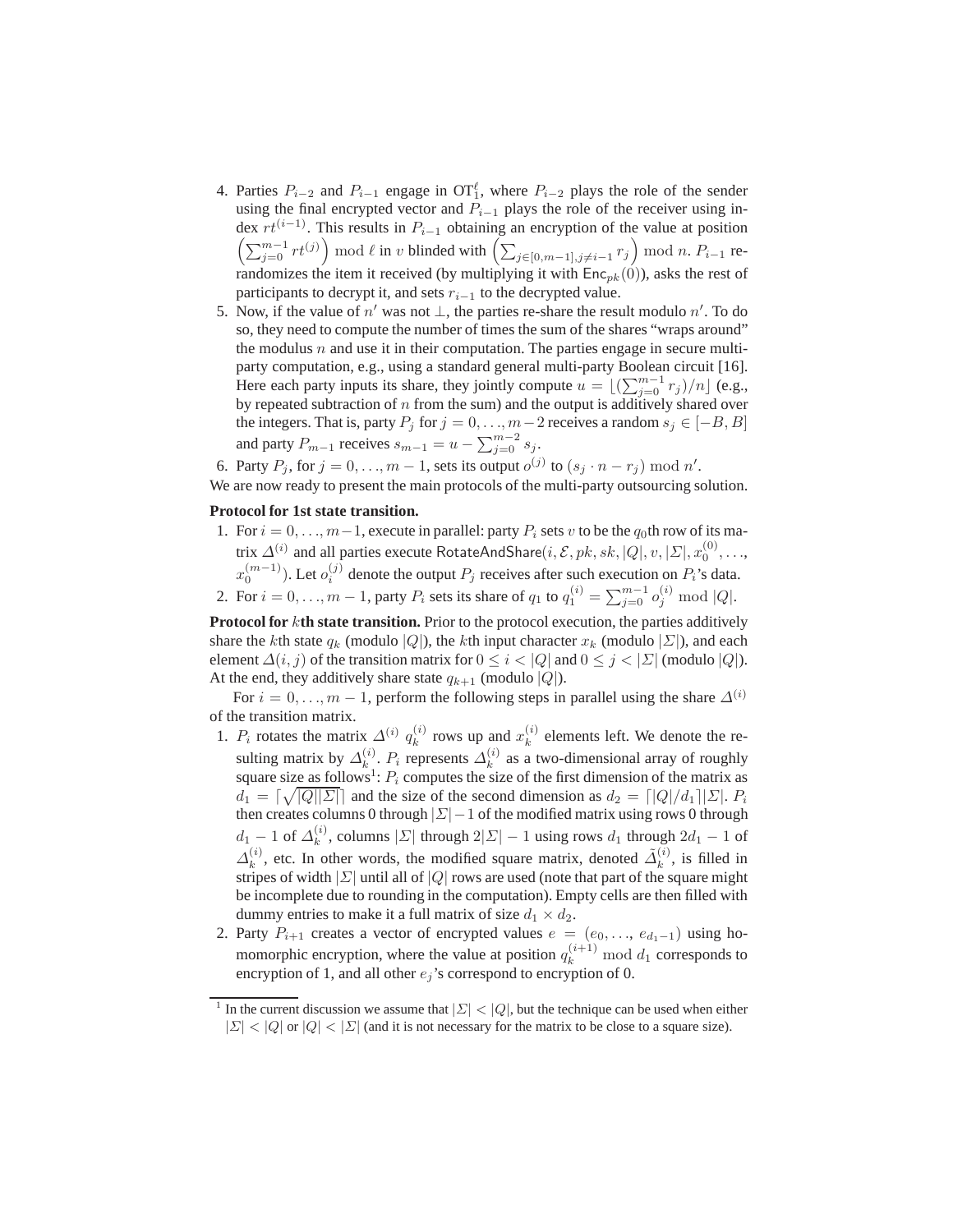- 3. Party  $P_{i+1}$  sends the vector to  $P_{i+2}$ , who performs a circular rotation of it  $q_k^{(i+2)}$ values left and re-randomizes the encrypted values. The encrypted vector is sequentially processed by parties  $P_{i+2}, \ldots, P_{m-1}, P_0, \ldots, P_{i-1}$  who perform the same operations as  $P_{i+2}$  using their respective shares of  $q_k$ .
- 4.  $P_{i-1}$  sends the final vector  $\tilde{e} = (\tilde{e}_0, \ldots, \tilde{e}_{d_1-1})$  to  $P_i$ .  $P_i$  performs matrix multiplication using  $\tilde{e}$  and  $\tilde{\Delta}^{(i)}$  as follows: to compute the *j*th element of the resulting vector v, perform  $v_j = \prod_{\ell=0}^{d_1-1} \tilde{e}_\ell^{\tilde{\Delta}_k^{(i)}(\ell,j)}$  $\mathcal{L}_{\ell}^{(k)}$ . Now the vector v corresponds to the element-wise encryption of the row of the matrix  $\tilde{\Delta}_k^{(i)}$  at index  $q_k \bmod d_1$ .
- 5. All parties execute a modified algorithm RotateAndShare $(i, \mathcal{E}, pk, sk, |Q|, v, d_2,$ 
	- $(x_k^{(0)}, [q_k^{(0)}/d_1] | \Sigma|),..., (x_k^{(m-1)}, [q_k^{(m-1)}/d_1] | \Sigma|))$  with the following changes:
	- (a) The vector  $v$  is already in an encrypted form, so no encryption is performed in step 1 of RotateAndShare.
	- (b) Instead of each  $P_j$  rotating the vector by amount  $rt^{(j)}$ , rotation is performed as follows: now  $rt^{(j)}$  consists of two parts,  $rt_1^{(j)}$  and  $rt_2^{(j)}$ . Starting from  $j = i$ , party  $P_j$  divides the vector v into blocks of size  $|\Sigma|$  and circularly rotates each block  $rt_1^{(j)}$  positions left, and then rotates the overall resulting vector  $rt_2^{(j)}$ positions left.
	- (c) Using two different values for the amount of rotation also affects the oblivious transfer in step 4 of the protocol. Now party  $P_{i-1}$  selects the element at position  $rt_1^{(i-1)} + rt_2^{(i-1)}|\Sigma|.$

Let  $o_j^{(i)}$  denote the output party  $P_j$  receives as a result of such execution.

After executing these steps on all shares of the database  $\Delta^{(i)}$ , party  $P_j$  sets its share of  $q_{k+1}, q_{k+1}^{(j)}$ , to the sum of the values it received in step 5 of the protocol executions, i.e.,  $q_{k+1}^{(j)} = \sum_{i=0}^{m-1} o_i^{(j)} \mod |Q|.$ 

**Protocol for announcement of result.** Prior to the protocol, parties  $P_0, \ldots, P_{m-1}$  additively share the state  $q_N$  and also share vector  $F$  XOR-split between all of them.

- 1. For  $i = 0, \ldots, m 1$ , execute in parallel: the parties call RotateAndShare( $i, \mathcal{E}, pk$ ,  $sk, \perp, F^{(i)}, |Q|, q_N^{(0)}, \ldots, q_N^{(m-1)}$ ). Let  $o_j^{(i)}$  denote the output party  $P_j$  receives.
- 2. For  $i = 0, \ldots, m 1$ ,  $P_i$  computes  $f^{(i)} = \sum_{j=0}^{m-1} o_j^{(i)} \mod n$  and sends  $f^{(i)}$  to  $C$ . C recovers the result by computing bit  $b = \sum_{i=0}^{m-1} f^{(i)} \bmod n$ .

The above protocol calls RotateAndShare without modulus conversion. The reason is that the client can easily recover the result by adding the shares it received modulo  $n.$  It, however, would involve less work for the client if, prior to sending the shares to the client, they were converted to additive shares modulo 2 (i.e., XOR-shares). Then the client's work would consists of only  $m - 1$  bit XORs. Thus, if the client is extremely weak, the above protocol can be modified to include modulus conversion at the cost of the increased work for the computational servers.

Also note that the protocol for announcement of the result can have a similar struc- $\sqrt{|Q|} \times \sqrt{|Q|}$ . Then the computation and communication complexity of all parties will ture to the kth state transition protocol if the vector  $F$  is represented as a matrix of size be reduced by a significant amount. But since this protocol is executed only once (as opposed to the kth state transition protocol), we leave it in the simple form above.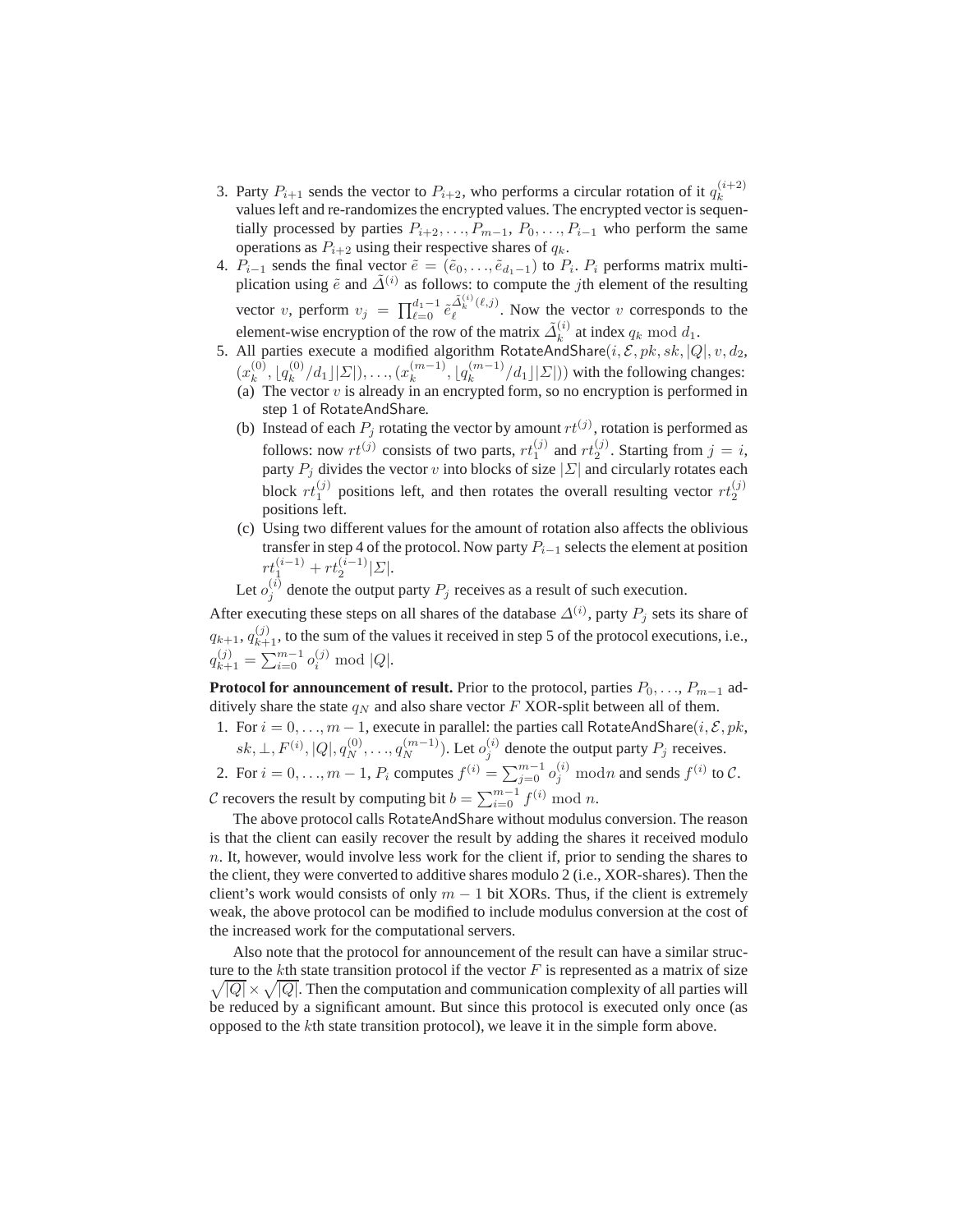*Remark.* The above technique allow us to have communication associated with processing a square two-dimensional grid to be linear in the size of its one dimension. One might ask if it might be possible to further reduce the communication by represented the matrix as a high-dimensional hypercube and still have communication to be proportional to its single dimension. Such technique was employed in private information retrieval systems to dramatically decrease communication cost to  $O(\ell^{\epsilon})$  for any  $\epsilon > 0$  [20] or  $O(\log^2(\ell))$  [21] with stronger privacy guarantees for a database of size  $\ell$ . Here we note that such a solution would not work in our setting because decreasing the dimension of the matrix (represented as a hypercube of any dimension) by one requires interaction of all of the participants, and thus would involve communication close to linear in the matrix size in our case (this technique worked for PIR systems when the entire database is stored at a single location).

# **7 Analysis**

We now evaluate correctness and security requirements and give complexity analysis.

**Correctness.** Correctness of the protocols follows by examination. That is, during each round of the protocol, the parties additively share the value of the next state that can be found in matrix  $\varDelta^{(i)}$  for each participant  $P_i$  and add them all together to correctly share the next state. The same applies to the protocol for announcement of the result.

**Security.** The argument for achieving security in presence of semi-honest parties that we use in this solution is very standard, and is based on the following components:

- **–** The composition theorem due to Canetti [10] states that composition of secure protocols remains secure. This means that the security of the overall solution reduces to ensuring that sub-protocols or other tools used as a part of it are secure against semi-honest adversaries.
- **–** Semantic security of homomorphic encryption ensures that no information about the underlying plaintext can be learned by observing its encryption. Threshold encryption ensures that participation of a predefined number of parties (including all parties) is necessary for decryption.
- **–** Additive secret sharing ensures unconditional security as long as there is at least one honest party that does not collude with the rest of the participants.

Given the above, it is straightforward to build a simulator that will simulate the view of the computational parties without access to C's or S's data. That is, every time encryption is used, it can produce encryptions of random values that will be indistinguishable from real data due to the security property of encryption, and every time shares are used, it will also produce random shares that will be indistinguishable from the shares used in the real execution. Since only secure and composable components are used in the protocols, the overall solution is secure as well.

**Complexity.** We analyze computation and communication complexity of two-party and multi-party outsourcing protocols separately. The analysis corresponds to the  $N$  executions of the kth state transition protocol (as the rest of the overhead will be orders of magnitude lower).

*Two-party outsourcing:* The client  $C$  only splits its input between two servers, therefore the computation is near N (no cryptography is used) and communication is  $2N \log(|\mathcal{L}|)$ .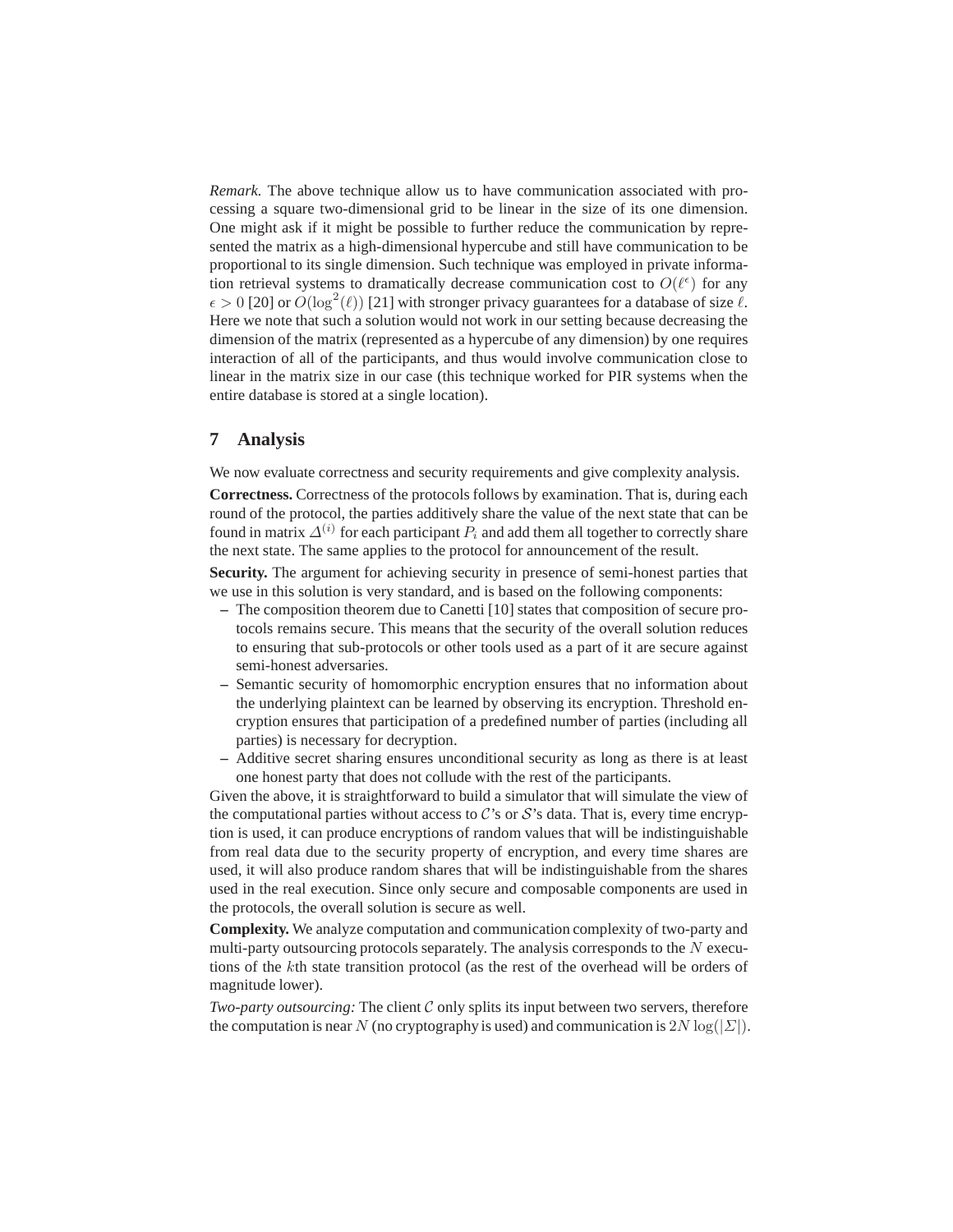The service provider S splits the representation of its automaton M among two servers, with the computation being near  $|M|$  and communication approximately twice the size of representing M (i.e., near  $|Q||\Sigma| \log(|Q|)$ ). Each computational server incurs computation and communication overhead of both  $C$  and  $S$  in the solution with no outsourcing (as given in Table 1). That is, each server performs about  $|Q||\Sigma| + N(2+|\Sigma||Q|/\kappa)$ modulo exponentiations and communicates about  $2 \log(|Q|)N|\Sigma||Q|$  bits.

*Multi-party outsourcing:* The work and communication of  $C$  and  $S$  remain similar to the two-party case, except that splitting of their data and communication needs to be done for m servers instead of two. This means that work becomes proportional to m (with no cryptographic operations, as before), which for C means  $mN$  and for S is  $m|M|$ , and their communication is  $mN \log(|\Sigma|)$  and near  $m|Q||\Sigma| \log(|Q|)$ , respectively. The computation and communication requirements for the computational servers also now increase by a factor of  $m$  and are as follows. The main computation overhead comes from (i)  $2\sqrt{|Q||\Sigma|}(m-1)$  modular exponentiations in each round due to rerandomization; (ii)  $|Q||\Sigma|\log(|Q|)$  modular multiplications in each round for matrix multiplication; (iii)  $\kappa$  OT<sub>1</sub><sup>2</sup> executions for the Boolean circuit and one OT  $\sqrt{|Q||\Sigma|}$  $\frac{v}{1}$  in each round. We assume that the OT protocol with low amortized cost (one mod exp per transfer) is used. The communication complexity is dominated by the transmission of encrypted vectors and the OT protocol and is near  $4\kappa(m-1)N\sqrt{|Q||\Sigma|}$ .

## **8 Conclusions**

This work studies the problem of outsourcing oblivious evaluation of a finite state machine to computational servers. We present solutions for outsourcing the computation to two (two-party) or more (multi-party) computational servers that rely on different techniques. The two-party solution has the same complexity as secure computation by the owners of the data themselves without outsourcing. An interesting research direction that remains is to explore the applicability of alternative techniques with the goal of reducing the overhead of the protocol. In particular, it would be desirable to eliminate executing multiple instances of the same protocol on different shares of the automaton and use a single copy of M instead.

**Acknowledgments.** Portions of this work were sponsored by grant AFOSR-FA9550- 09-1-0223. The first author would like to thank Scott Emrich for useful discussions regarding DNA processing technology.

#### **References**

- 1. Genetic Testing for Health, Disease & Ancestry; DNA Test 23andMe. http://www.23andme.com.
- 2. C. Aguilar-Melchor and P. Gaborit. A lattice-based computationally-efficient private information retrieval protocol. In *WEWORC*, 2007.
- 3. M. Atallah, F. Kerschbaum, and W. Du. Secure and private sequence comparisons. In *WPES*, pages 39–44, 2003.
- 4. M. Atallah and J. Li. Secure outsourcing of sequence comparisons. In *PET*, pages 63–78, 2004.